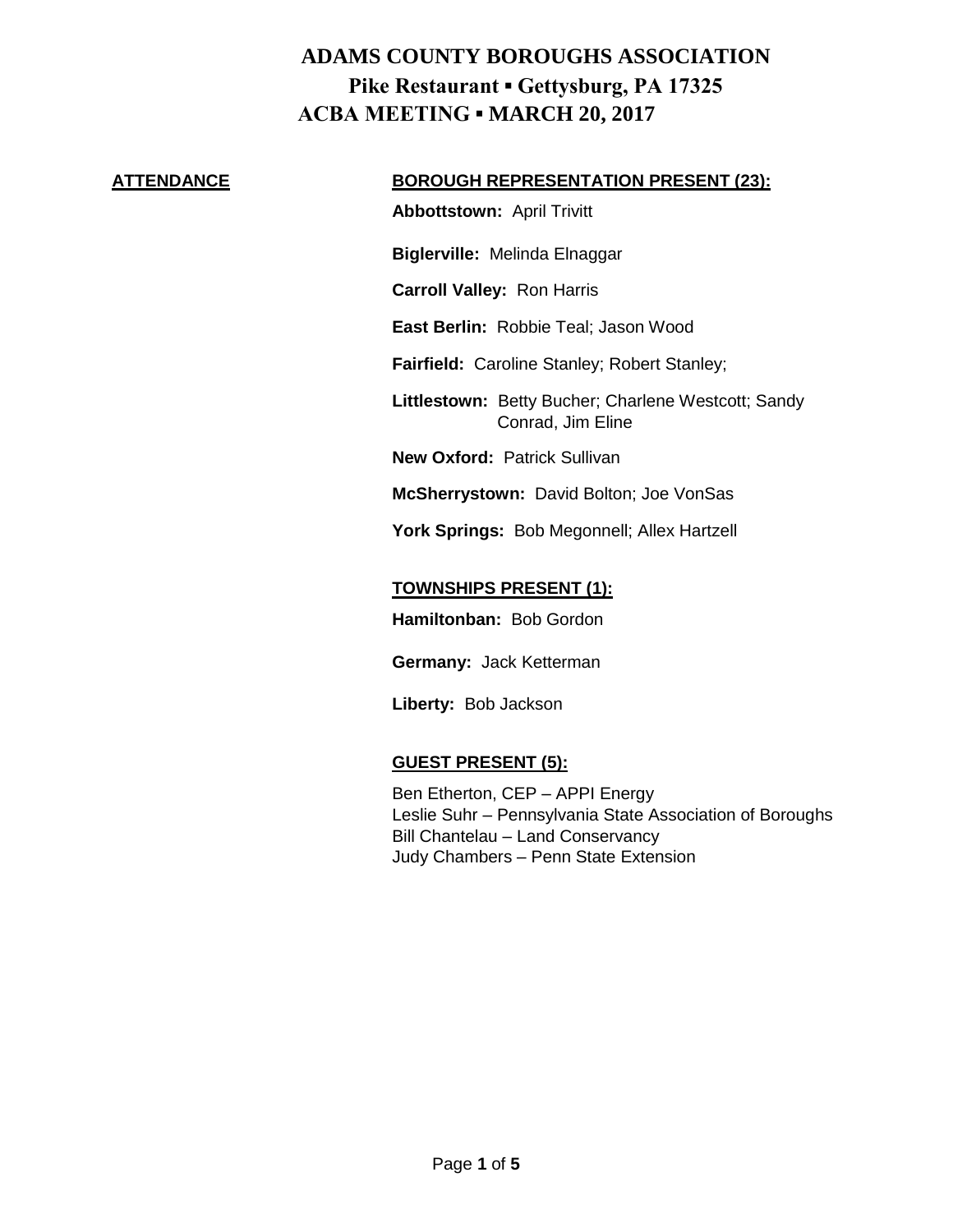| <b>CALL TO ORDER</b>                          | The Adams County Boroughs Association met in session<br>and the meeting was called to order at 6:15 p.m. by Ron<br>Harris and the Pledge of Allegiance was recited.                                                                                                                                                                                                                                                                  |
|-----------------------------------------------|--------------------------------------------------------------------------------------------------------------------------------------------------------------------------------------------------------------------------------------------------------------------------------------------------------------------------------------------------------------------------------------------------------------------------------------|
| <b>ROUND TABLE</b>                            | Introductions were made by all in attendance.                                                                                                                                                                                                                                                                                                                                                                                        |
| <b>MINUTES</b>                                | A motion was made Bob Stanley and seconded by<br>Melinda Elnagger to approve the minutes from the<br>January 16, 2017 meeting as written. Motion adopted.                                                                                                                                                                                                                                                                            |
| <b>FINANCIAL REPORT</b>                       |                                                                                                                                                                                                                                                                                                                                                                                                                                      |
| <b>TREASURER:</b><br><b>CHARLENE WESTCOTT</b> | Treasurer, Charlene Westcott reported the following:                                                                                                                                                                                                                                                                                                                                                                                 |
|                                               | Balance as of December 31, 2016  \$3,073.82<br>Receipts for 26 meals @ \$10  \$ 260.00<br>0.00                                                                                                                                                                                                                                                                                                                                       |
|                                               |                                                                                                                                                                                                                                                                                                                                                                                                                                      |
|                                               | Expenses for 26 meals @ \$10  \$ 260.00                                                                                                                                                                                                                                                                                                                                                                                              |
|                                               |                                                                                                                                                                                                                                                                                                                                                                                                                                      |
|                                               | Balance as of February 28, 2017  \$3,033.82                                                                                                                                                                                                                                                                                                                                                                                          |
|                                               | A motion was made by David Bolton and seconded by<br>Bob Stanley to accept the Treasurers Report as read<br>by Charlene Westcott. Motion adopted.                                                                                                                                                                                                                                                                                    |
| <b>ACBA BUSINESS</b>                          |                                                                                                                                                                                                                                                                                                                                                                                                                                      |
| <b>NEWSLETTER REVIEW</b>                      | <b>RADAR BILL</b><br>The radar bill for municipal police will be reintroduced in<br>both chambers. Senator Randy Vulkovich's and<br>Representative Harry Readshaw have both circulated co-<br>sponsorship memoranda to introduce the same radar bill<br>that passed the senate last year. Senator Vulkovich's bill<br>(Senate Bill 535) has 18 co-sponsors and Representative<br>Readshaw's bill (House Bill 43) has 19 co-sponsors. |
|                                               | <b>COMMUNITY EDUCATION DAY AT HACC</b>                                                                                                                                                                                                                                                                                                                                                                                               |
|                                               | Harrisburg Area Community College (HACC) plans to                                                                                                                                                                                                                                                                                                                                                                                    |
|                                               | capitalize on the science of marmots and neuroscience                                                                                                                                                                                                                                                                                                                                                                                |
|                                               |                                                                                                                                                                                                                                                                                                                                                                                                                                      |

with their Spring Community Education Day on April 7 from 8:30 a.m. to 2:30 p.m. HACC English professor Cristal Renzo will provide novice genealogists with tips on getting stared locating and reading census records and other public documents; evaluating the accuracy of genealogy information; and organizing large amounts of information.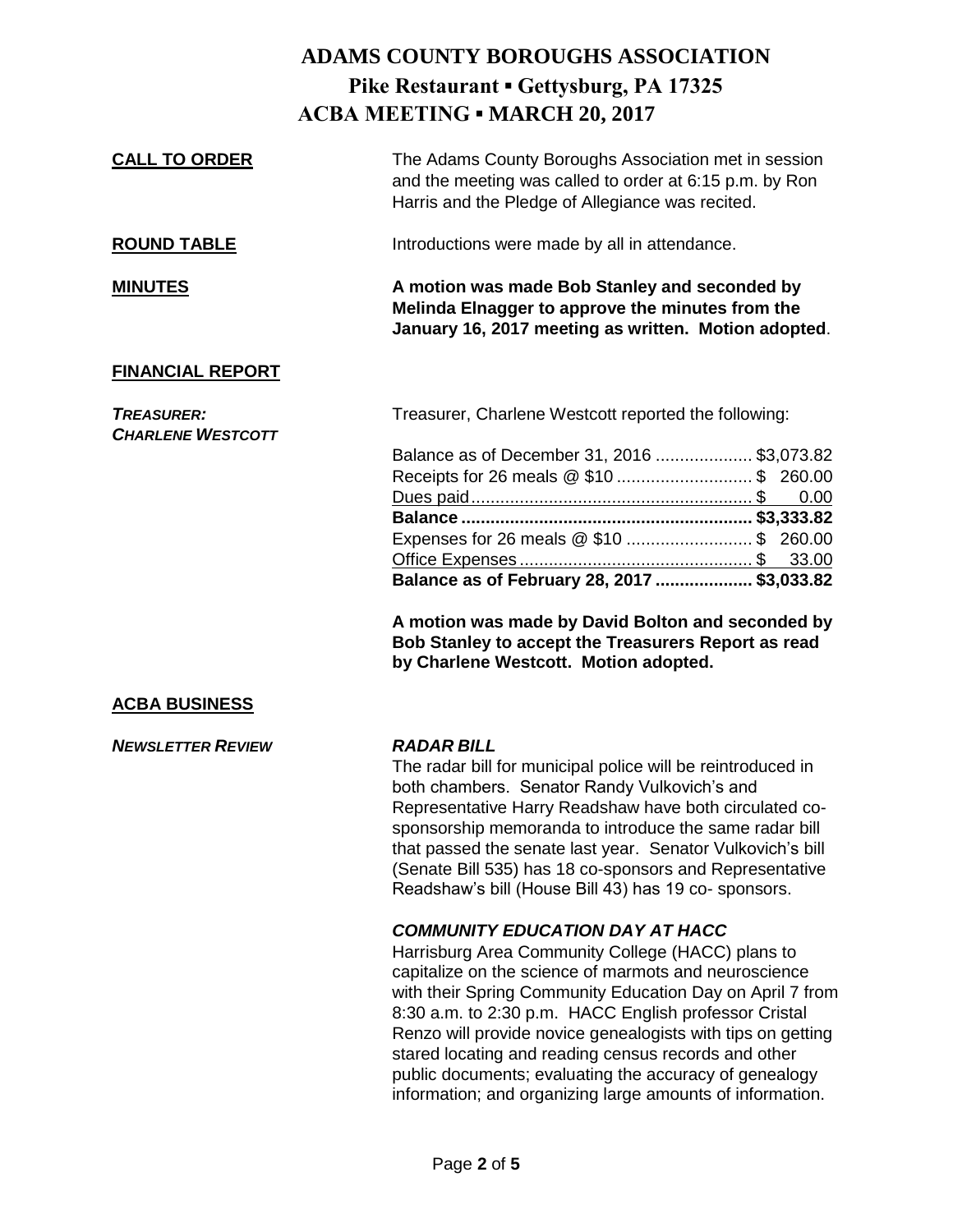There will be a lot of information to learn. HACC's Gettysburg Campus Community Education Day will offer 15 informative, educational sessions. A continental breakfast and lunch is also included in the \$49 registration fee. For a complete listing of class sessions and to register, please go to [www.hacc.edu/gettysburgcommunity](http://www.hacc.edu/gettysburgcommunity) or call (717) 337-3855, ext. 119903.

## *PENNSYLVANIA LITTERING AND ILLEGAL DUMPING*

Illegal dumping is everywhere and it is happening in our own backyards. While Harrisburg government representatives are addressing this issue at the state level, local officials should be proactive and remind our residents of its illegality and provide information on where to tur-in unwanted electronic items. There is one location that currently takes electronic items and that is Washington Township has a Refuse Transfer Station. Electronic devices are accepted on Tuesday and Wednesdays from 8am to 4pm. The rate is \$.45 per pound with a \$25.00 minimum per trip. The amount of electronics per trip are not limited.

## *MS4 STORMWATER LEGISLATIVE UPDATE*

In Pennsylvania, responsibility for administering the federal Clean Water Act and state stormwater regulations resides with the Department of Environmental Protection (DEP). Stormwater is managed through various regulatory programs through DEP. The programs include the Municipal Separate Storm Sewer System (MS4 Program). There is a bill that would allow boroughs to assess a fee for planning, installing, and maintaining infrastructure that addresses MS4 requirements. This bill is in the discussion stage. Right now only Authorities can assess stormwater fees. If a municipality is non-compliant with the federal mandates, any fine levied would have a negative financial impact on the community. If there is no clear statutory authority in the Borough Code enabling the imposition of a fee to remedy MS4s, it becomes an unfunded mandate.

#### *SUNSHINE ACT*

HB 37 is being opposed by the Pennsylvania State Associations of Boroughs (PSAB). This bill would regulate executive sessions and place another unfunded mandate on both local governments and their taxpayers. When the bill was reintroduced in the last session it died. With this said SB 411 which would remove various unintended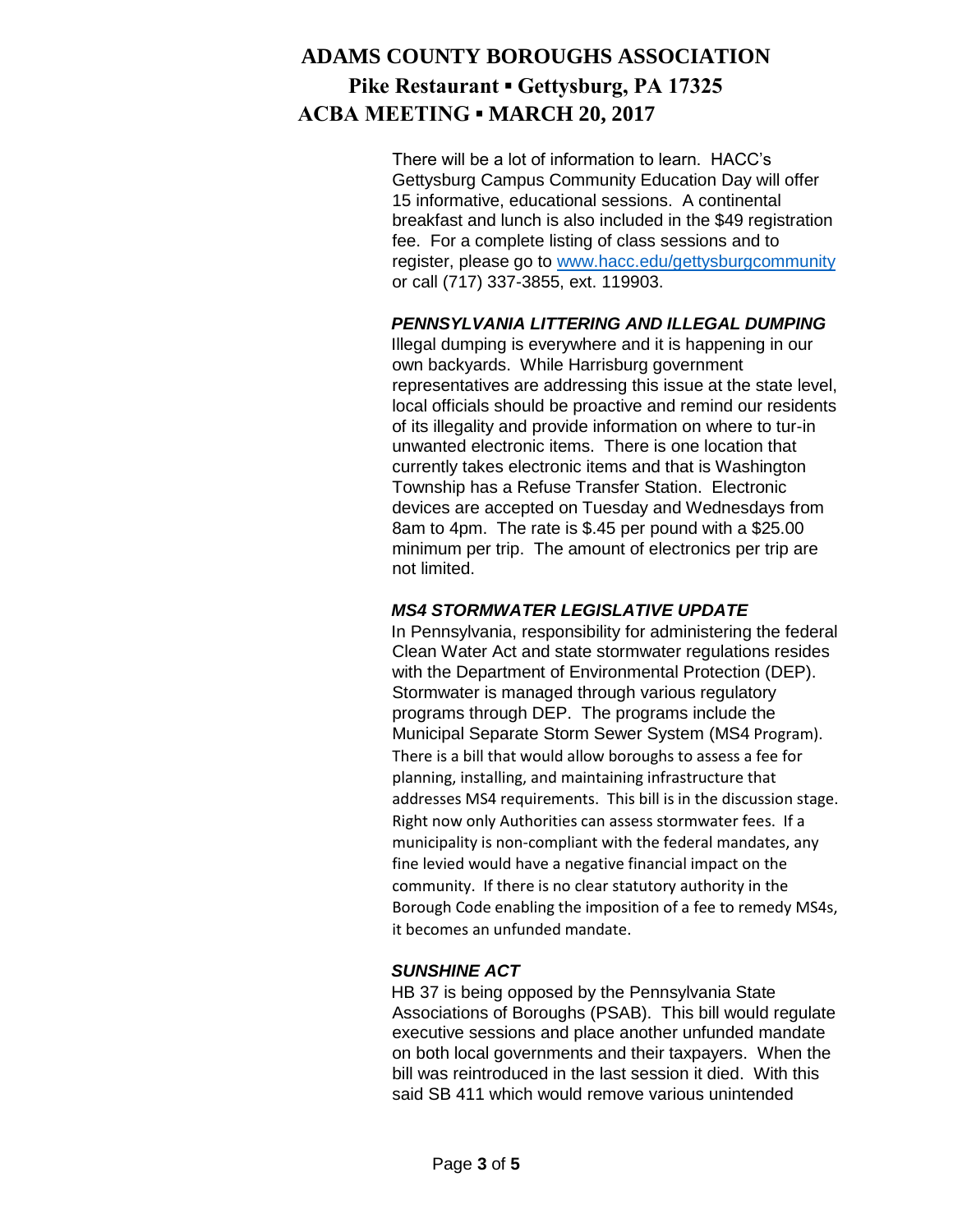consequences resulting from the original law is being supported by PSAB. These changes would allow for a 10 day response time; charge for commercial requests; clarifying that bank numbers and passwords are private; adding campus police to the definition of municipal police; and changing eligibility of a requires from a U.S. citizen to PA resident.

## *POWERTALK 21*

PowerTalk21, an initiative of Mothers Against Drunk Driving, is the national day for parents to begin intentional, ongoing and possible lifesaving conversations about alcohol with their kids. PowerTalk21 is celebrating a significant milestone this year-the fifth anniversary of the Power of Patents program. Throughout five years they have been stressing the importance of having parent-child conversations regarding alcohol, sharing parenting strategies to help prevent underage drinking and identifying dangerous teen drinking myths.

Get involved and help spread the importance of PowerTalk21 by learning more about it through typing in *PowerTalk21* in your internet browser.

**RECESS** A 40-minute recess was taken for dinner.

## **GUEST SPEAKER(S)**

*BEN ETHERTON, APPI ENERGY* Ben Etherton works for APPI Energy which is a company that selects the best energy supplier price and contract. APPI Energy delivers data-drive procurement and consulting solutions. APPI monitors electricity and natural gas markets across the U.S. every day.

> APPI Energy was founded in 1996 and has been endorsed by PSAB. The program through PSAB is called the "Energy Procurement Program" and is designed to recommend to PSAB members when to by energy, and which contract length is best. These recommendations are based on extensive data analytics and more than 20 years of transaction experience.

APPI Energy has 2,345 clients including 123 PSAB members; 519 customer service cases resolved in 2016; 155 affinity endorsements; 41 vetted suppliers; 37 employees; 16.3 million Dth and 9.3 bill KWh. APPI